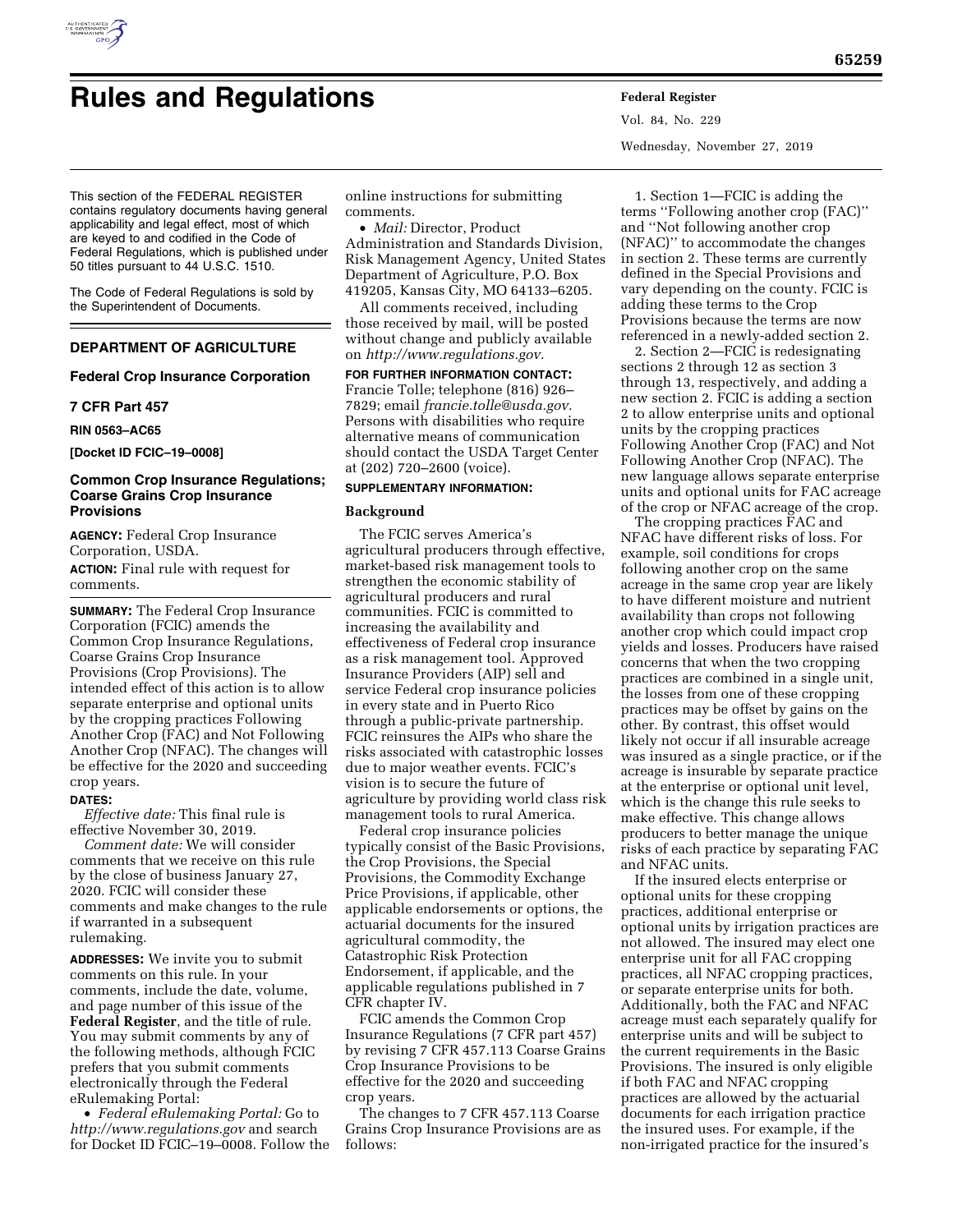county allows both FAC and NFAC cropping practices in the actuarial documents, but the irrigated practice does not specify either FAC or NFAC, enterprise units are available as follows:

• If the insured uses the irrigated practice, separate enterprise units for FAC and NFAC cropping practices are not available because they are not specified as separate cropping practices in the actuarial documents for the irrigated practice;

• If the insured uses only the nonirrigated practice, with FAC and NFAC cropping practices, separate enterprise units for non-irrigated FAC and NFAC cropping practices are available, because they are specified as separate cropping practices in the actuarial documents for the non-irrigated practice.

If an insured does not qualify for separate FAC and NFAC enterprise units, there are two options based on the timing of the discovery: (1) If the AIP discovers the insured does not qualify on or before the acreage reporting date, the insured may have one enterprise unit comprised of all FAC and NFAC acreage in the county of the crop, or basic or optional units depending on which unit structure the insured reported on the acreage report; or (2) if the AIP discovers the insured does not qualify after acreage reporting date, the insured may have one enterprise unit comprised of all FAC and NFAC acreage combined in the county of the crop, or the AIP will assign a basic unit structure.

If an insured does not qualify for a separate enterprise unit on one cropping practice when a different unit structure is on the other cropping practice, there are two options based on the timing of the discovery:

(1) If the AIP discovers the insured does not qualify on or before the acreage reporting date, the insured may have basic or optional units depending on which unit structure the insured reported on the acreage report; or

(2) If the AIP discovers the insured does not qualify after the acreage reporting date, the AIP will assign a basic unit structure.

#### **Effective Date and Notice and Comment**

In general, the Administrative Procedure Act (APA, 5 U.S.C. 553) requires that a notice of proposed rulemaking be published in the **Federal Register** for interested persons to be given an opportunity to participate in the rulemaking through submission of written data, views, or arguments with or without opportunity for oral presentation and requires a 30-day delay in the effective date of rules, except

when the rule involves a matter relating to public property, loans, grants, benefits, or contracts. This rule involves matters relating to contracts and therefore the requirements in section 553 do not apply. Although not required by APA, FCIC has chosen to request comments on this rule.

The Office of Management and Budget (OMB) designated this rule as not major under the Congressional Review Act, as defined by 5 U.S.C. 804(2). This rule is not major under the Congressional Review Act, as defined by 5 U.S.C. 804(2). Therefore, FCIC is not required to delay the effective date for 60 days from the date of publication to allow for Congressional review.

This final rule is effective November 30, 2019.

#### **Executive Orders 12866, 13563, 13771 and 13777**

Executive Order 12866, ''Regulatory Planning and Review,'' and Executive Order 13563, ''Improving Regulation and Regulatory Review,'' direct agencies to assess all costs and benefits of available regulatory alternatives, and if regulation is necessary, to select regulatory approaches that maximize net benefits (including potential economic, environmental, public health and safety effects, distributive impacts, and equity). Executive Order 13563 emphasized the importance of quantifying both costs and benefits, of reducing costs, of harmonizing rules, and of promoting flexibility. Executive Order 13777, ''Enforcing the Regulatory Reform Agenda,'' established a federal policy to alleviate unnecessary regulatory burdens on the American people.

The Office of Management and Budget (OMB) designated this rule as not significant under Executive Order 12866, ''Regulatory Planning and Review,'' and therefore, OMB has not reviewed this rule.

Executive Order 13771, ''Reducing Regulation and Controlling Regulatory Costs,'' requires that in order to manage the private costs required to comply with Federal regulations that for every new significant or economically significant regulation issued, the new costs must be offset by the elimination of at least two prior regulations. As this rule is designated as not significant, it is not subject to Executive Order 13771.

#### **Clarity of the Regulation**

Executive Order 12866, as supplemented by Executive Order 13563, requires each agency to write all rules in plain language. In addition to your substantive comments on this rule, we invite your comments on how to

make the rule easier to understand. For example:

• Are the requirements in the rule clearly stated? Are the scope and intent of the rule clear?

• Does the rule contain technical language or jargon that is not clear?

• Is the material logically organized?

• Would changing the grouping or order of sections or adding headings make the rule easier to understand?

• Could we improve clarity by adding tables, lists, or diagrams?

• Would more, but shorter, sections be better? Are there specific sections that are too long or confusing?

• What else could we do to make the rule easier to understand?

#### **Regulatory Flexibility Act**

The Regulatory Flexibility Act (5 U.S.C.  $601-612$ ), as amended by SBREFA, generally requires an agency to prepare a regulatory analysis of any rule whenever an agency is required by APA or any other law to publish a proposed rule, unless the agency certifies that the rule will not have a significant economic impact on a substantial number of small entities. This rule is not subject to the Regulatory Flexibility Act because as noted above, this rule is exempt from APA and no other law requires that a proposed rule be published for this rulemaking initiative.

#### **Environmental Review**

In general, the environmental impacts of rules are to be considered in a manner consistent with the provisions of the National Environmental Policy Act (NEPA, 42 U.S.C. 4321–4347) and the regulations of the Council on Environmental Quality (40 CFR parts 1500–1508). FCIC conducts programs and activities that have been determined to have no individual or cumulative effect on the human environment. As specified in 7 CFR 1b.4, FCIC is categorically excluded from the preparation of an Environmental Analysis or Environmental Impact Statement unless the FCIC Manager (agency head) determines that an action may have a significant environmental effect. The FCIC Manager has determined this rule will not have a significant environmental effect. Therefore, FCIC will not prepare an environmental assessment or environmental impact statement for this action and this rule serves as documentation of the programmatic environmental compliance decision.

#### **Executive Order 12372**

Executive Order 12372, ''Intergovernmental Review of Federal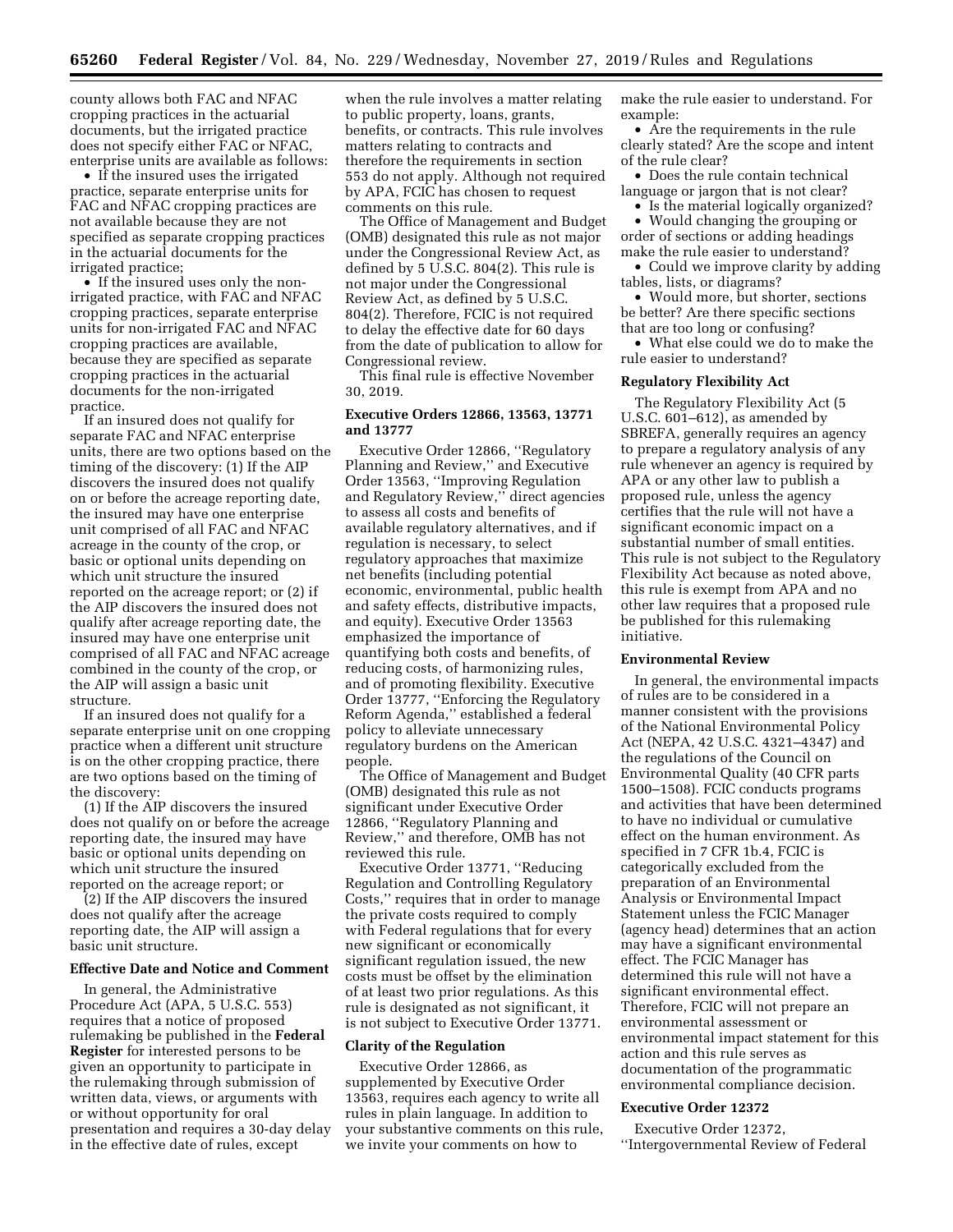Programs,'' requires consultation with State and local officials that would be directly affected by proposed Federal financial assistance. The objectives of the Executive Order are to foster an intergovernmental partnership and a strengthened Federalism, by relying on State and local processes for State and local government coordination and review of proposed Federal financial assistance and direct Federal development. For reasons specified in the final rule related notice regarding 7 CFR part 3015, subpart V (48 FR 29115, June 24, 1983), the programs and activities in this rule are excluded from the scope of Executive Order 12372.

#### **Executive Order 12988**

This rule has been reviewed under Executive Order 12988, ''Civil Justice Reform.'' This rule will not preempt State or local laws, regulations, or policies unless they represent an irreconcilable conflict with this rule. Before any judicial actions may be brought regarding the provisions of this rule, the administrative appeal provisions of 7 CFR part 11 are to be exhausted.

#### **Executive Order 13132**

This rule has been reviewed under Executive Order 13132, ''Federalism.'' The policies contained in this rule do not have any substantial direct effect on States, on the relationship between the Federal government and the States, or on the distribution of power and responsibilities among the various levels of government, except as required by law. Nor does this rule impose substantial direct compliance costs on State and local governments. Therefore, consultation with the States is not required.

# **Executive Order 13175**

This rule has been reviewed in accordance with the requirements of Executive Order 13175, ''Consultation and Coordination with Indian Tribal Governments.'' Executive Order 13175 requires Federal agencies to consult and coordinate with Tribes on a government-to-government basis on policies that have Tribal implications, including regulations, legislative comments or proposed legislation, and other policy statements or actions that have substantial direct effects on one or more Indian Tribes, on the relationship between the Federal Government and Indian Tribes or on the distribution of power and responsibilities between the Federal Government and Indian Tribes.

FCIC has assessed the impact of this rule on Indian Tribes and determined that this rule does not, to our

knowledge, have Tribal implications that require Tribal consultation under E.O. 13175. The regulation changes do not have Tribal implications that preempt Tribal law and are not expected have a substantial direct effect on one or more Indian Tribes. If a Tribe requests consultation, FCIC will work with the USDA Office of Tribal Relations to ensure meaningful consultation is provided where changes, additions and modifications identified in this rule are not expressly mandated by Congress.

#### **The Unfunded Mandates Reform Act of 1995**

Title II of the Unfunded Mandates Reform Act of 1995 (UMRA, Pub. L. 104–4) requires Federal agencies to assess the effects of their regulatory actions of State, local, and Tribal governments or the private sector. Agencies generally must prepare a written statement, including cost benefits analysis, for proposed and final rules with Federal mandates that may result in expenditures of \$100 million or more in any 1 year for State, local or Tribal governments, in the aggregate, or to the private sector. UMRA generally requires agencies to consider alternatives and adopt the more cost effective or least burdensome alternative that achieves the objectives of the rule. This rule contains no Federal mandates, as defined in Title II of UMRA, for State, local, and Tribal governments or the private sector. Therefore, this rule is not subject to the requirements of sections 202 and 205 of UMRA.

#### **Federal Assistance Program**

The title and number of the Federal Domestic Assistance Program listed in the Catalog of Federal Domestic Assistance to which this rule applies is No. 10.450—Crop Insurance.

#### **Paperwork Reduction Act of 1995**

In accordance with the provisions of the Paperwork Reduction Act of 1995 (44 U.S.C. chapter 35, subchapter I), the rule does not change the information collection approved by OMB under control numbers 0563–0053.

#### **E-Government Act Compliance**

FCIC is committed to complying with the E-Government Act, to promote the use of the internet and other information technologies to provide increased opportunities for citizen access to Government information and services, and for other purposes.

# **List of Subjects in 7 CFR Part 457**

Acreage allotments, Crop insurance, Reporting and recordkeeping requirements.

For the reasons discussed above, FCIC amends 7 CFR part 457, effective for the 2020 and succeeding crop years, as follows:

# **PART 457—COMMON CROP INSURANCE REGULATIONS**

■ 1. The authority citation for part 457 continues to read as follows:

**Authority:** 7 U.S.C. 1506(l) and 1506(o).

- 2. Amend § 457.113 as follows:
- a. Revise the first sentence of the

introductory text;

■ b. In section 1, add in alphabetical order definitions for ''Following another crop (FAC)'' and ''Not following another crop (NFAC)'';

- c. Redesignate sections 2 through 12 as sections 3 through 13, respectively;
- d. Add a new section 2;

■ e. Amend newly redesignated section 6 as follows:

■ i. In paragraph (a)(3)(i), remove the phrase " $5(b)(1)$ " and add " $6(b)(1)$ " in its place;

■ ii. In paragraph (b) introductory text, remove the phrase "5(a)," and add "6(a)," in its place;

 $\blacksquare$  iii. In paragraph (b)(1), remove the phrase " $5(c)$ " and add " $6(c)$ " in its place;

■ iv. In paragraph (b)(2)(i), remove the phrase  $\cdot$ <sup>6</sup>5(b)(2)" and add "6(b)(2)" in its place;

■ v. In paragraph (d) introductory text, remove the phrase ''5(a)'' and add ''6(a)'' in its place;

■ vi. In paragraph (e), remove the phrase ''5(a)'' and add ''6(a)'' in its place;

■ f. In newly redesignated section 9(h), remove the phrase ''sections 8(a) through (g)'' and add ''sections 9(a) through (g)'' in its place;

■ g. In newly redesignated section 10(a)(2), remove the phrase " $9(a)(1)$ " and add  $"10(a)(1)"$  in its place;

 $\blacksquare$  h. In newly redesignated section 11(c), remove the phrase " $11(c)(1)(i)(E)$ " and add " $12(c)(1)(i)(E)$ " in its place;

■ i. Amend newly redesignated section 12 as follows:

■ i. In paragraph (b)(2), remove the phrase ''section 11(b)(1)(i) or  $11(b)(1)(ii)$ " and add "section  $12(b)(1)(i)$ or  $12(b)(1)(ii)$ " in its place;

 $\blacksquare$  ii. In paragraph (b)(4), remove the phrase ''section 11(b)(3)(i) or 11(b)(3)(ii)'' and add ''section 12(b)(3)(i) or 12(b)(3)(ii)'' in its place;

■ iii. In paragraph (b)(5), remove the phrase ''section 11(b)(4) from the result of section 11(b)(2)'' and add ''section 12(b)(4) from the result of section  $12(b)(2)$ " in its place;

■ iv. In paragraph (b)(6) introductory text, remove the phrase ''11(b)(5)'' and add  $(12(b)(5))$ " in its place;